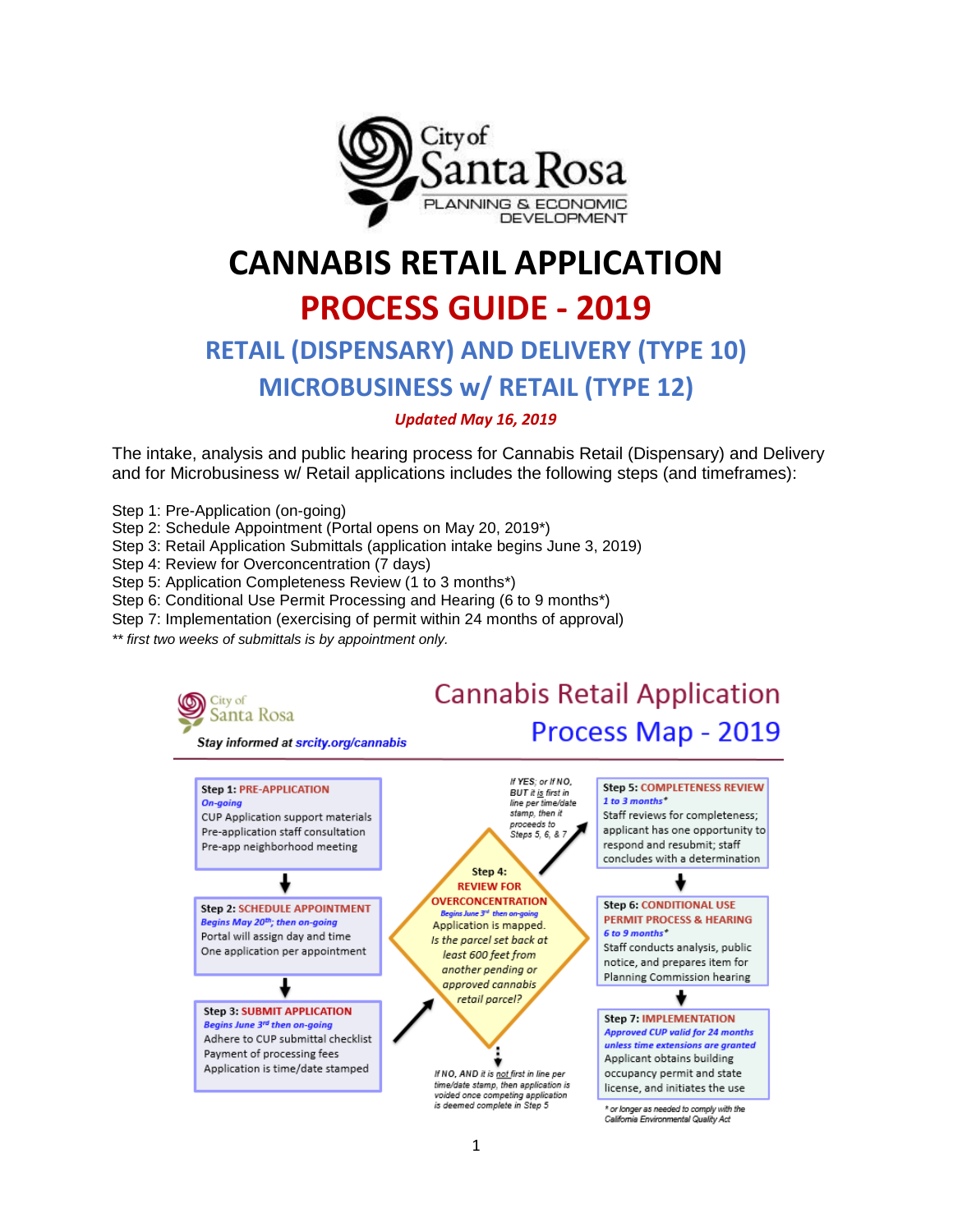# **Step 1: Pre-Application (on-going)**

The purpose of this phase is to allow applicants an opportunity to file for pre-application activities that may help to inform their project or to foster completeness of their application. Applications for a pre-application neighborhood meeting (if required), a pre-application staff consultation meeting (if desired) and/or a concept design review (if required) may be filed at any time. See Cannabis Program FAQs #20, 21, and 22 for more information about these activities.

*Note: If a pre-application neighborhood meeting is required, the application and fee for the neighborhood meeting must be filed prior to or concurrent with the submittal of a Cannabis Retail Conditional Use Permit (CUP) application.* 

# **Step 2: Schedule Appointment (Portal opens on May 20, 2019)**

Beginning on June 3, 2019, the City will be accepting Conditional Use Permit applications for new Cannabis Retail on a first come, first served, first complete basis. During the first two weeks of application intake, June 3, 2019 thru June 14, 2019, the City will require that each application to be filed be submitted by individual appointments. Following this initial period applications may be submitted without an appointment; walk-ins will be welcome. The purpose of a defined initial intake process is to ensure order, security and fairness to what is expected to be an initial rush of retail applications potentially competing for land use rights within the same concentration area. (See Step 4 for more details on overconcentration review)

The following appointment guidelines will apply:

- One application maximum per appointment. Applicants who wish to file multiple conditional use permit applications will need to log on to secure one appointment at a time. Keep in mind that due to concurrent on-line requests being fulfilled, it may not be possible to secure consecutive appointment times.
- No same day appointments; 24-hour advanced requests required.
- Cancelations of an appointment will automatically make the opportunity available to others to select.
- Plan to arrive on time. Failure to show by the specific day and within 5 minutes of the time of the appointment will forfeit the appointment and you will be required to log back into Qless to request a new one.
- Appointments are typically 30 minutes in duration.
- The date and time stamp you receive during the appointment will be recorded and will establish your position within the first come first served first complete process.

INSTRUCTIONS - How to request an Appointment for Retail Cannabis:

- Cannabis Retail Appointment portal opens on **Monday, May 20, 2019 at 11:00 AM** Pacific Standard Time.
- To access Qless **via the internet**, go to: <https://kiosk.na1.qless.com/kiosk/app/home/10000000008> and follow the system prompts to access the program and sign in.
- Qless will only allow for one appointment maximum per day per email address. *Note: Due to limitations experienced during beta testing, use of texting and/or use of the Qless App will be allowed but is not recommended.*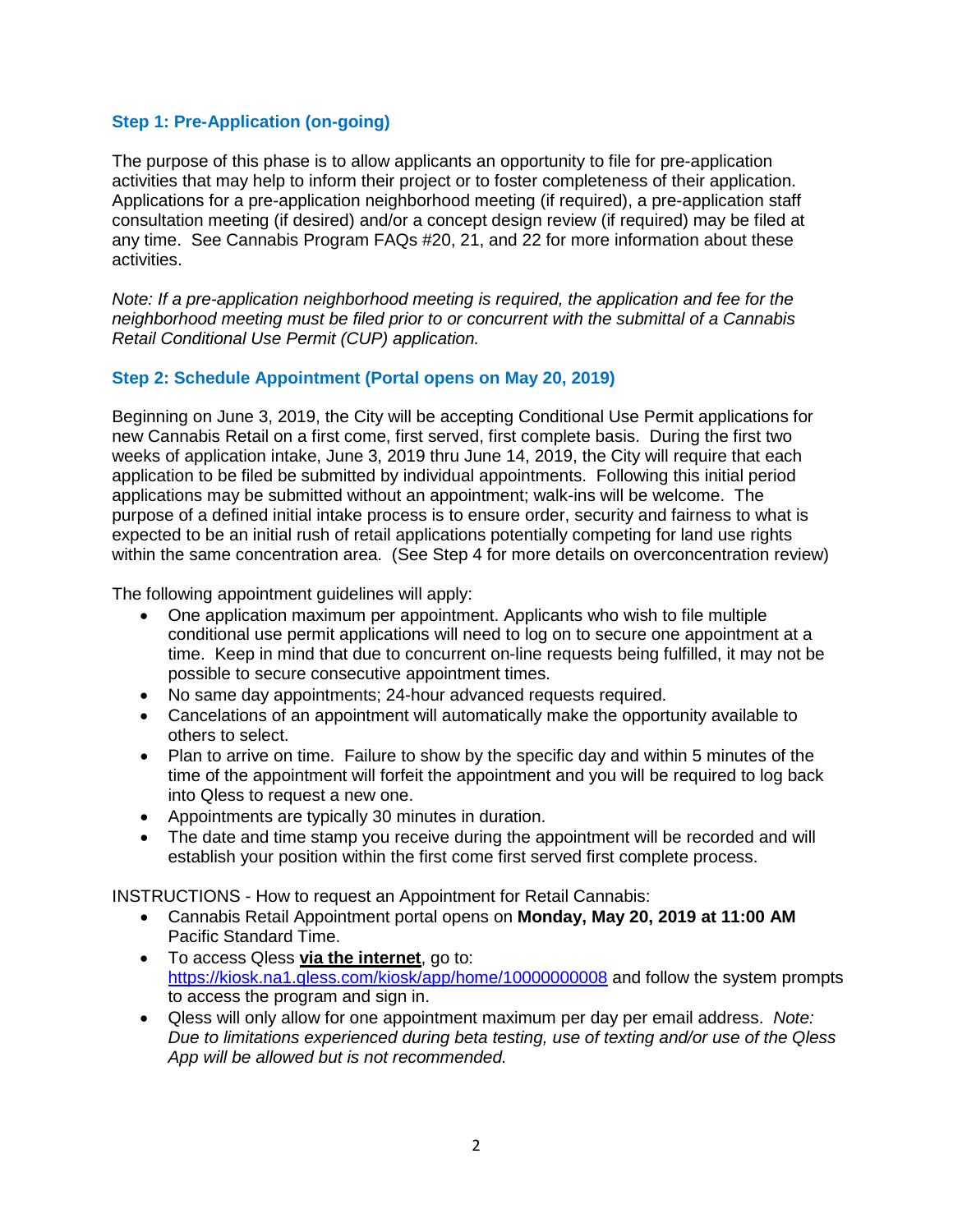# **Step 3: Retail Application Submittals (begins June 3, 2019)**

All prospective cannabis retail use applicants must file a Conditional Use Permit application for a specific site to be considered. Cannabis retail may be proposed in the following configurations: as a standalone retail storefront facility (with or without delivery), as a retail storefront component of a cannabis microbusiness, as a retail delivery operation with required storefront, or as a retail operation located on a multi-tenant or multi-use site. Cannabis retail delivery operations without a public storefront are not allowed in the City.

Applicants should review the City's new checklist for "Cannabis Use Application – Process and General Requirements" and "Cannabis Use Application – Retail Use Requirements". These documents and other application support tools accessed at [https://srcity.org/2515/Commercial-](https://srcity.org/2515/Commercial-Cannabis-Application-Support)[Cannabis-Application-Support](https://srcity.org/2515/Commercial-Cannabis-Application-Support)

Be sure to include the following items in your application packet:

- Completed application form(s) including owner consent signature
- All required materials listed in the application form(s)
- All materials listed in the Cannabis Retail Application Checklist
- Application fees

*NOTE: Applications may not be mailed in; they must be filed in person at the Planning and Economic Development Department, City Hall Room 3, 100 Santa Rosa Avenue during the following business days and hours:*

#### *Monday, Tuesday, Thursday: 8:00 AM - 3:30 PM Wednesday: 10:30 AM - 3:30 PM*

If you have any questions about this process, please contact Counter Planner email: [Planning@srcity.org o](mailto:planning@srcity.org)r Counter Planner phone: 707-543-4698. Application forms and fees can be accessed at [https://srcity.org/DocumentCenter/Index/173.](https://srcity.org/DocumentCenter/Index/173) Frequently used links can be accessed at [https://srcity.org/2247/Frequently-Used-Links a](https://srcity.org/2247/Frequently-Used-Links)nd the Cannabis Program site can be accessed at [https://srcity.org/404/Cannabis-Program.](https://srcity.org/404/Cannabis-Program)

Fees required. Application processing fees are collected at the time an application is submitted. Please make checks payable to the "City of Santa Rosa". The following fees are intended for general guidance. See full Fee Schedule for more information: https://srcity.org/DocumentCenter/View/16129/Planning--Economic-Development-Department-Fee-Schedule?bidId=

- $\checkmark$  New cannabis retail will require:
	- Standard Conditional Use Permit (CUP) fee (\$11,745) if re-tenanting an existing building with only minor exterior changes OR Enhanced CUP fee (\$16,732) if project involves site development, circulation changes and/or new commercial building construction; and a
	- Planning Commission public hearing fee (\$2,246)
- $\checkmark$  Existing/Approved cannabis retail seeking amendments to their use permit will require:
	- Amendment to Conditional Use Permit fee (\$5,873); and a
	- Planning Commission public hearing fee (\$2,246)

Other planning entitlement fees may apply depending on the scope of the project (e.g.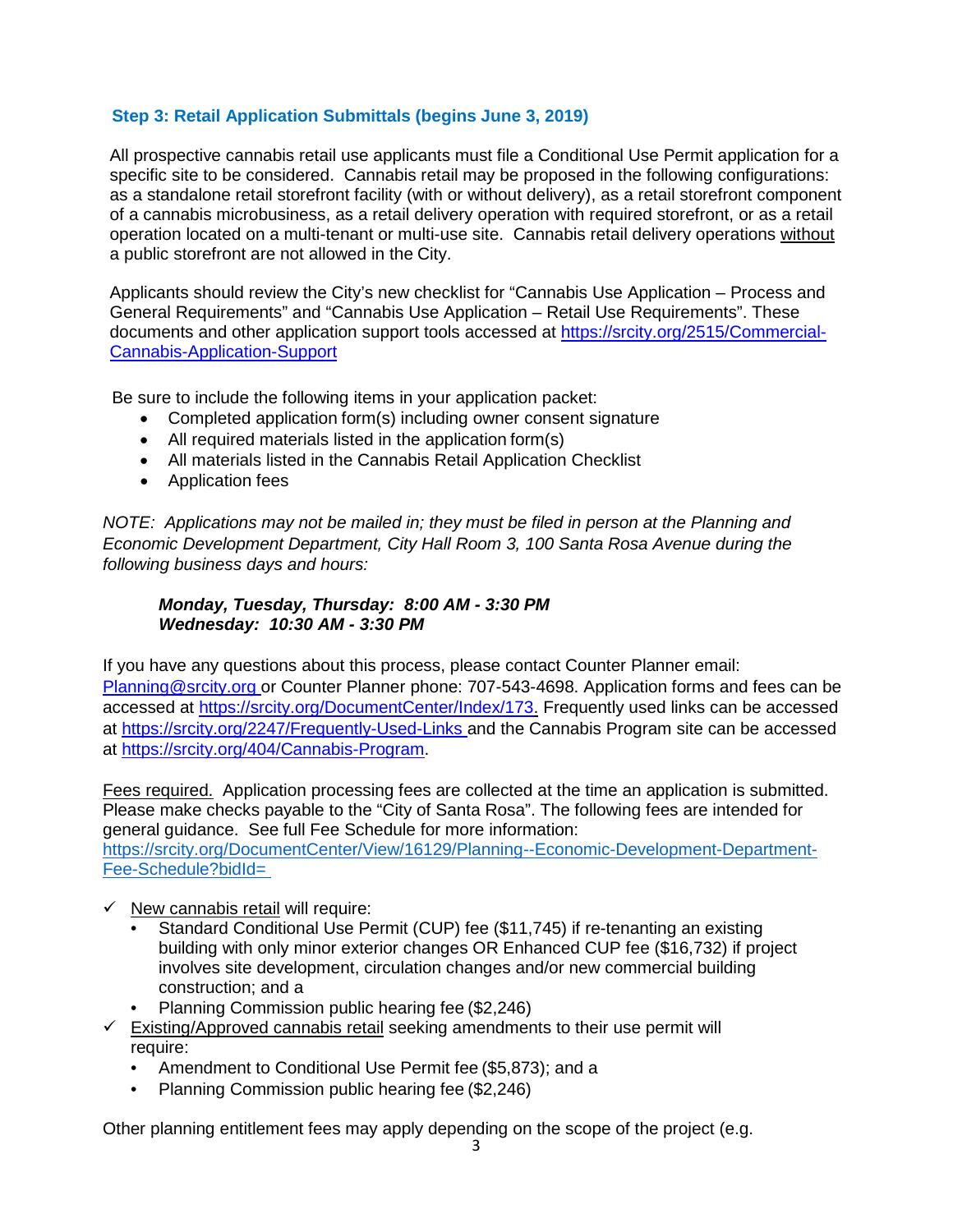Design Review, Landmark Alteration, Environmental Assessment, Rezoning). *Note: Applicants paying in cash in excess of \$3,000 will be provided a printout upon application submittal that indicates the total amount due and instructions on how to schedule an appointment with the City's Finance Department to make the payment (no same day appointments). Applications will be deemed incomplete until full payment is confirmed by the City's Finance Department.*

# **Step 4: Review for Overconcentration (7 days)**

Pursuant to Section 20-46.080 of the City's Comprehensive Cannabis Ordinance, a Cannabis Retail use shall not be established within 600 feet of any other Cannabis Retail use established within and permitted by the City of Santa Rosa. The purpose of this step in the process is to evaluate each cannabis retail application submitted in Step 3 and to determine if it is located within a potential area of overconcentration.

NO Overconcentration. If City staff determines that the retail use is proposed on a parcel in which there is no potential of being within 600 feet of a parcel which has a Cannabis Retail use, either in process or established within the City of Santa Rosa, then the application will be allowed to proceed to Step 5 (Application Completeness Review).

YES Overconcentration. On the other hand, if City staff determines that the retail use is proposed on a parcel that is located within 600 feet of a parcel which has a Cannabis Retail use, either in process or established within the City of Santa Rosa, then the application will be reviewed in accordance with a first come, first served, first complete manner as follows:

City staff will confirm the day and time in which the applications were submitted. The application which was determined to be submitted first, per the day and time stamp of the submittal will be considered the Priority application in the concentration area and will thus proceed to Step 5 (Application Completeness Review).

# **Step 5: Application Completeness Review (1 to 3 months)**

The purpose of this phase is to determine that the proposed location is allowed (i.e., meets pre- application and minimum locational and setback requirements), and that a complete application with all the required information has been submitted. The City will make every effort to complete this initial determination within 30 calendar days; however, additional time may be warranted.

If City staff determines that an application contains sufficient information for review, staff will inform the applicant in writing and the application will be deemed "complete". Once an application is deemed "complete" the application will move on to Step 6 in the process Expedited resubmittal process.

If City staff determine that an application is "incomplete", staff will inform the applicant in writing and provide a list of missing or incomplete materials. A retail cannabis applicant will have 14 calendar days to respond. Once the response is submitted, the City will have 14 days to review the response and will make a completeness determination based on the following items received:

- All missing or incomplete materials requested by the City; and
- A written statement from the applicant responding to each of the items requested.

If City staff determines that the application, as resubmitted, is "complete" then the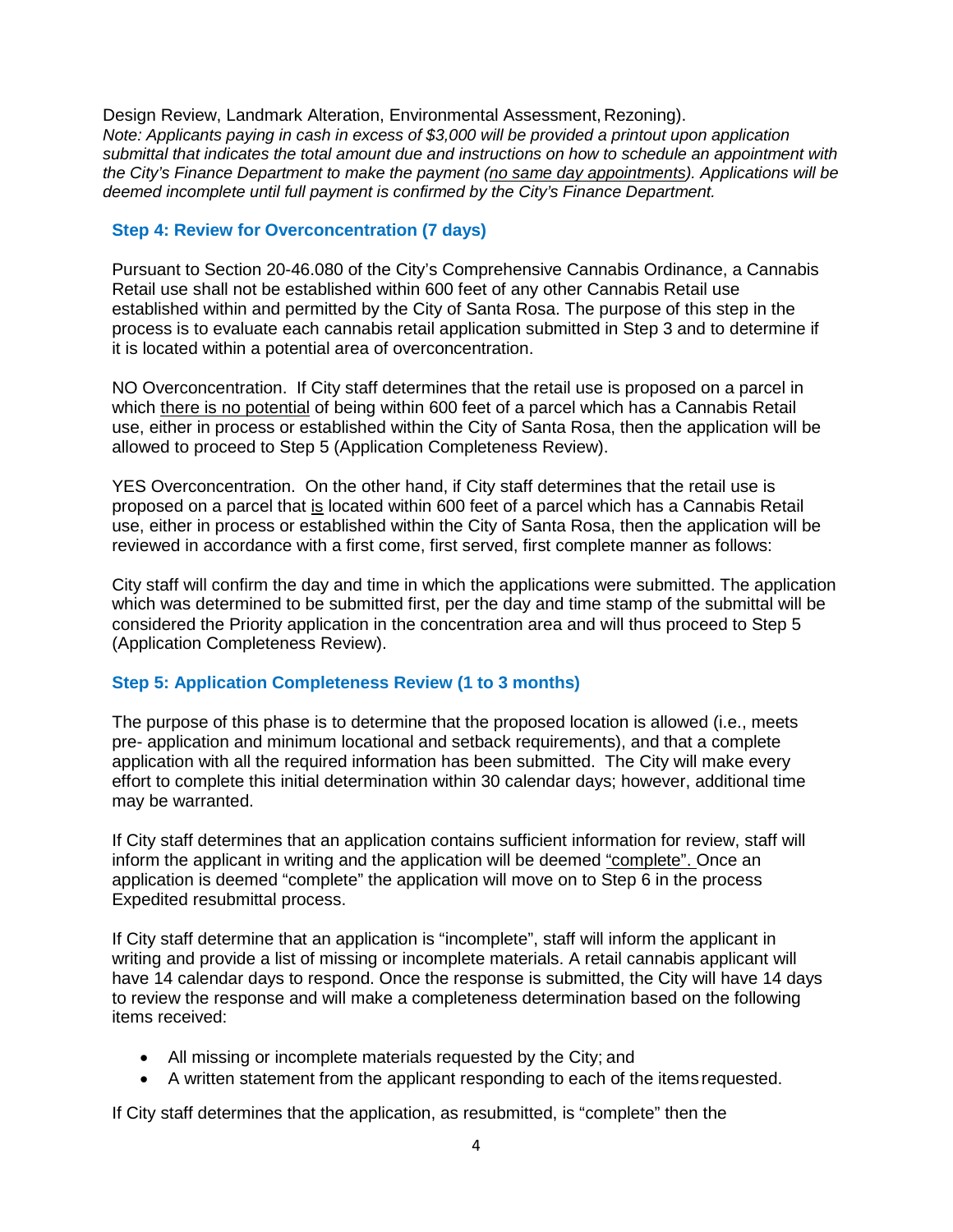application will move on to Step 6 in the process. If City staff determines that the application is still "incomplete" at this point, then the application will be deemed "voided" and any unspent processing fees will be refunded.

# **Step 6: Complete the Conditional Use Permit Process (6 to 9 months)\***

The purpose of this step is to complete the Conditional Use Permit process. In this step, staff prepares public notice, refers and reviews the application for issues, prepare any applicable conditions of approval, evaluate the application pursuant to the California Environmental Quality Act (CEQA) and prepare the item for a public hearing and action by the Planning Commission.

*\*targeted timeframe could be potentially longer if needed to comply with the California Environmental Quality Act (CEQA).*

The process will begin with a Notice of Application to surrounding property owners and tenants within 600 feet of the subject site in an effort to collect public comments. Staff will also refer the project out to all relevant City staff and outside agencies in an effort to collect comments or conditions. City staff will conduct an analysis of the application to assure compliance with adopted City standards and policies, and in compliance with the California Environmental Quality Act (CEQA).

Following staff analysis, and once all project issues identified by staff have been resolved, the project will be prepared for public hearing and once a date is established a Notice of Public Hearing will be mailed and posted in accordance with the City's public noticing requirements.

Following the public hearing, the Planning Commission may approve, approve with conditions, or deny an application for Conditional Use Permit. To approve the application the Commission must first make the following six findings:

- 1. The proposed use is allowed within the applicable zoning district and complies with all *other applicable provisions of this Zoning Code and the City Code;*
- *2. The proposed use is consistent with the General Plan and any applicable specific plan;*
- *3. The design, location, size, and operating characteristics of the proposed activity would be compatible with the existing and future land uses in the vicinity;*
- *4. The site is physically suitable for the type, density, and intensity of use being proposed, including access, utilities, and the absence of physical constraints;*
- *5. Granting the permit would not constitute a nuisance or be injurious or detrimental to the public interest, health, safety, convenience, or welfare, or materially injurious to persons, property, or improvements in the vicinity and zoning district in which the property is located; and*
- *6. The proposed project has been reviewed in compliance with the California Environmental Quality Act (CEQA).*

An action by the Planning Commission may be appealed to the City Council by any interested party; Appeal forms and fees must be submitted in the City Manager's Office within 10 calendar days of Commission action.

*Note: Application Performance standard in effect. The purpose of a setting performance standard for the processing and implementation of a cannabis retail Conditional Use Permit is to be able to maintain a fair but progressive opportunity*